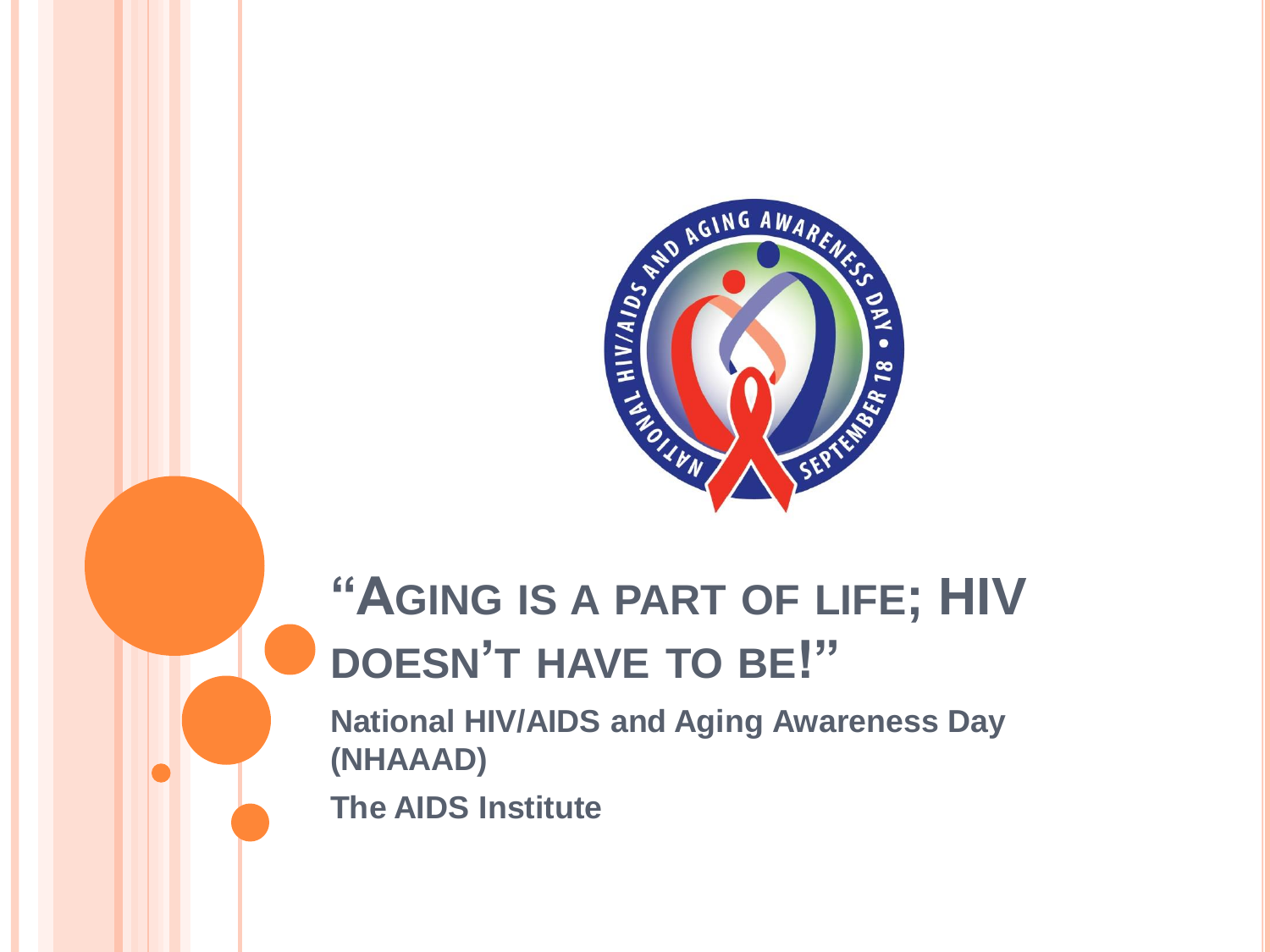# ABOUT THE AIDS INSTITUTE



- The AIDS Institute is a national nonprofit and nonpartisan public policy research, advocacy, and education organization with offices in Washington, DC and Tampa, Florida.
- **o** Began as a grass roots community mobilization effort in the late 1980s.
- The AIDS Institute's mission is to promote action for social change through public policy research, advocacy, and education.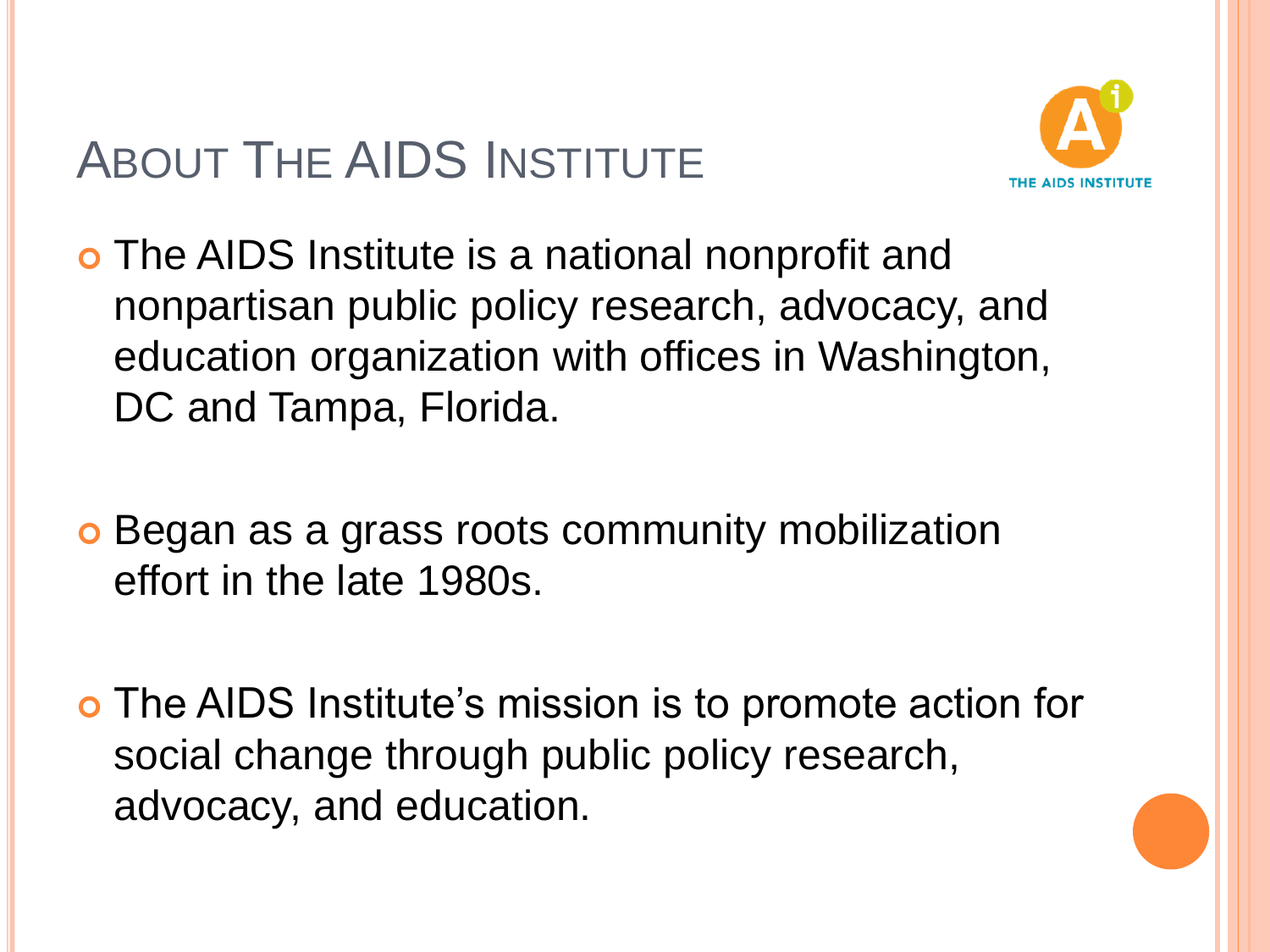# ABOUT THE AIDS INSTITUTE

- Affiliated with the Division of Infectious Disease and International Medicine at the University of South Florida, College of Medicine
- Focused on HIV/AIDS while incorporating efforts in related areas including hepatitis, malaria, tuberculosis, and systems issues such as access to services, poverty, and human rights.
- o VISIT us on the WEB: [www.TheAIDSInstitute.org](http://www.theaidsinstitute.org/)
- Follow us on FACEBOOK: National HIV/AIDS and Aging Awareness Day

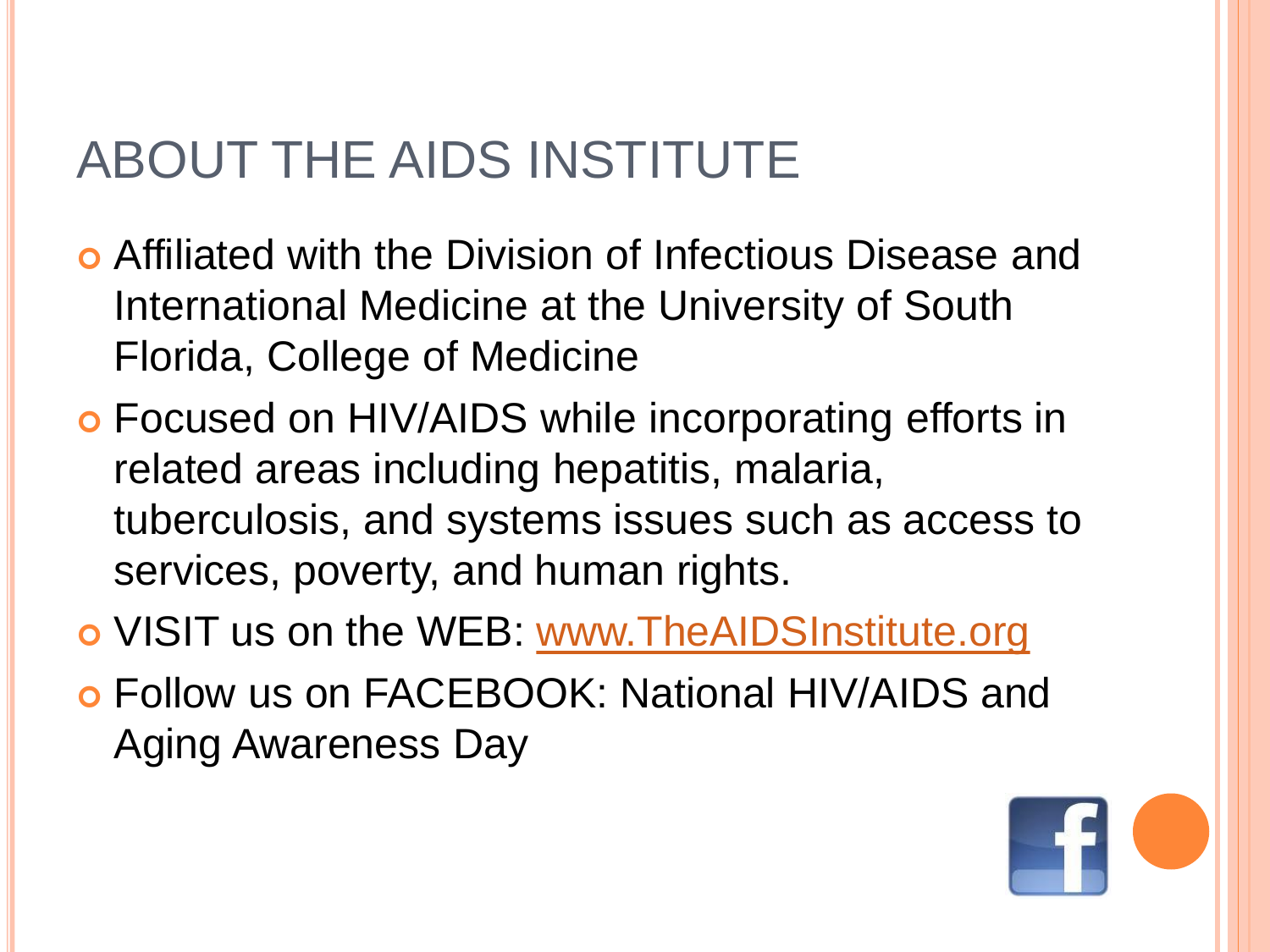### **HISTORY**

#### o The AIDS Institute launched National HIV/AIDS and Aging Awareness Day (NHAAAD) on September 18, 2008

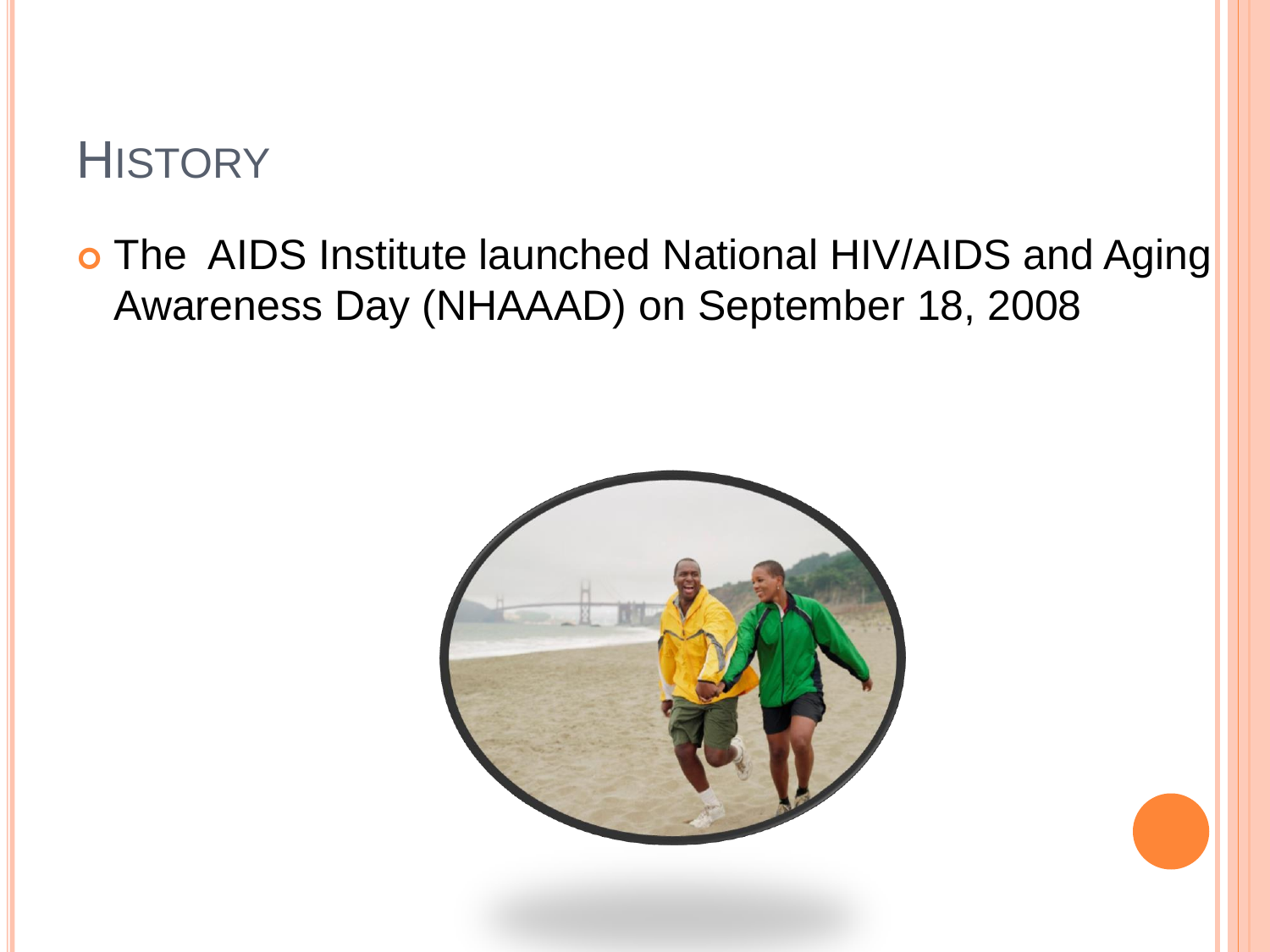#### PURPOSE

- o National HIV/AIDS and Aging Awareness Day highlights the complex issues related to HIV prevention, care and treatment for aging populations in the United States.
- o The goal of the campaign is to emphasize the need for prevention, research, and data targeting the aging population, medical understanding of the aging process and its impact on HIV/AIDS.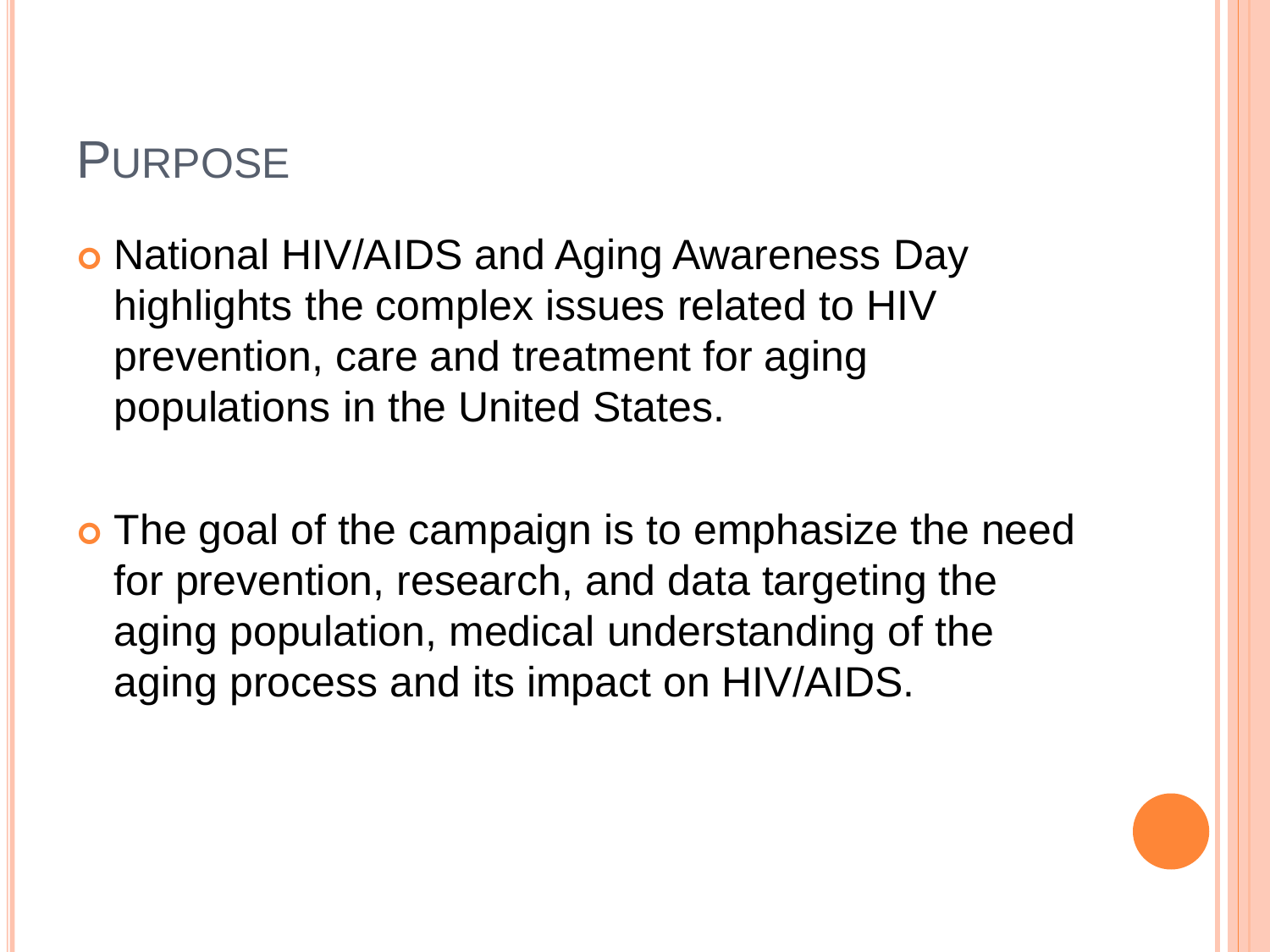# GOALS OF NHAAAD

- To raise HIV/AIDS awareness among the aging population through educational efforts and awareness campaigns
- **o** To highlight the complex issue related to HIV prevention, care, and treatment for aging populations in the United **States**
- **o** To emphasize the need for prevention, research, and data targeting the aging population regarding HIV



- **o** To increase the medical understanding of the aging process as it relates to HIV/AIDS
- **o** To increase quality of life for those living with HIV/AIDS
- **o** To reduce the stigma surrounding HIV/AIDS among the aging population
- **o** To increase HIV/AIDS testing in the aging population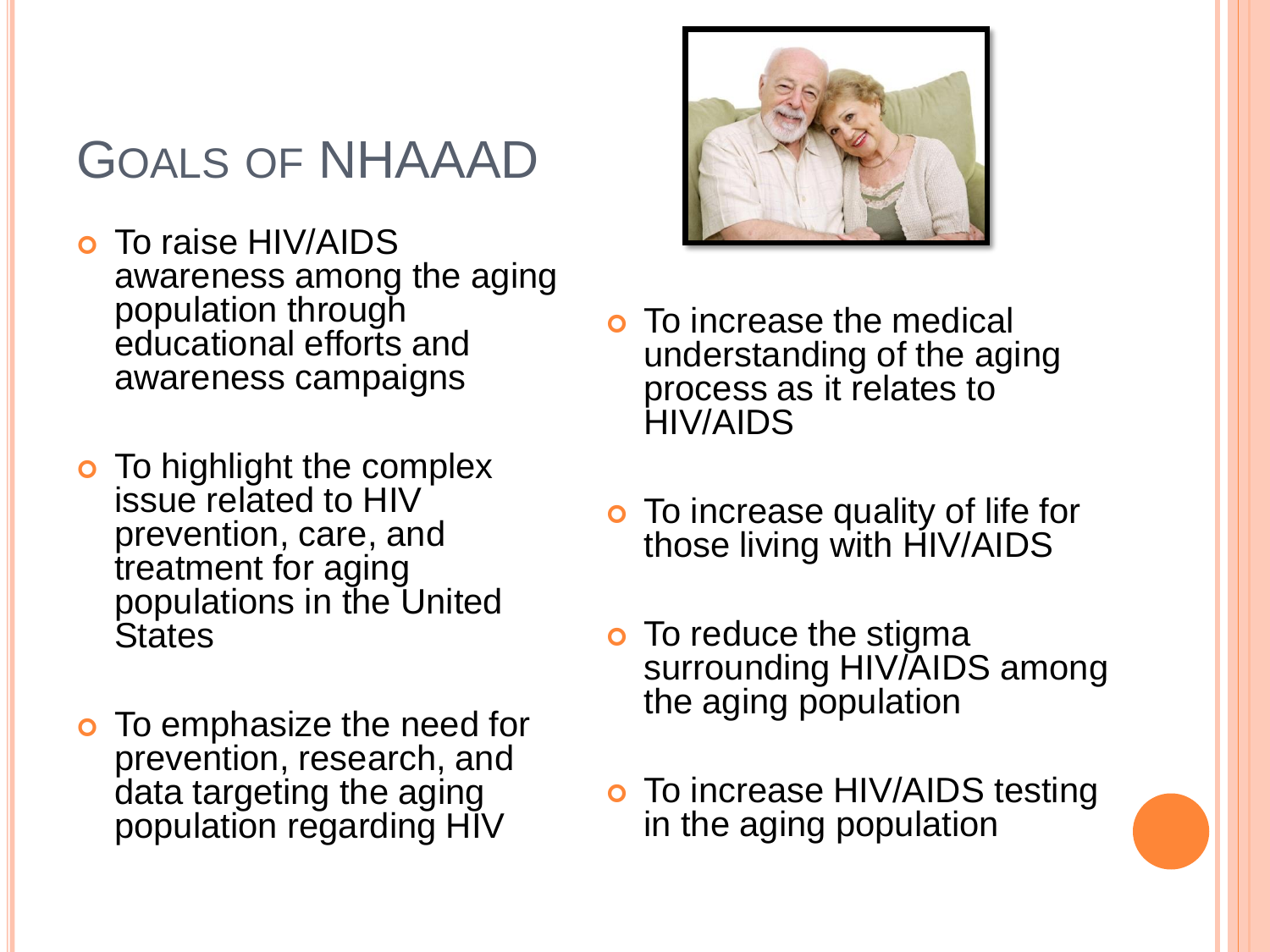## TARGET AUDIENCES

- People living with HIV/AIDS (PLWHAs) who are aging with the disease or already over 50 at the time of their initial diagnosis
- o Increasing percentage of the population that needs to protect itself from HIV infection, including the growing baby boomer population
- o Increasing number of grandparents becoming the primary guardians for children who have lost their parent(s) to HIV/AIDS

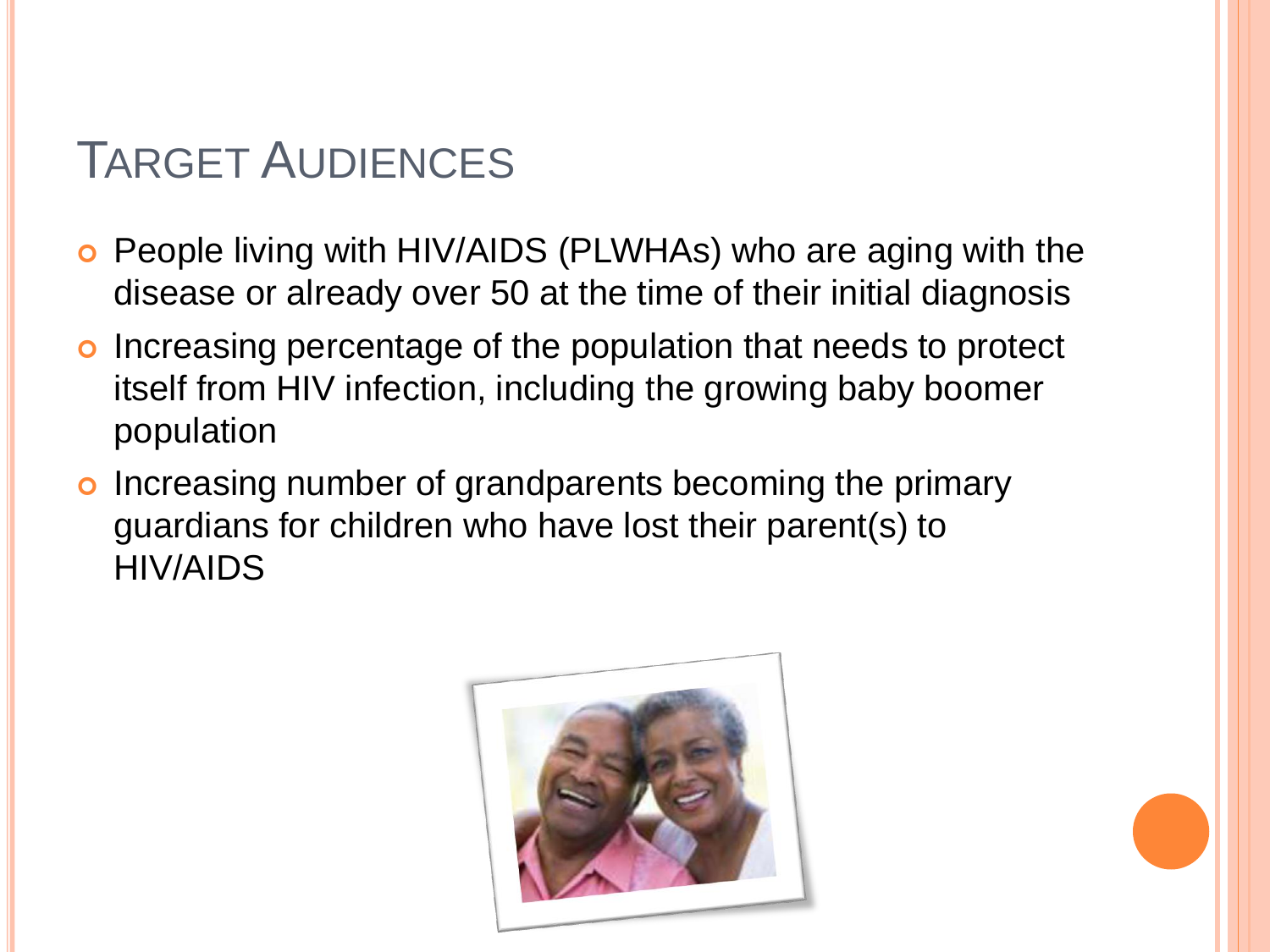# SCOPE OF THE PROBLEM

In 2013, the CDC reported persons aged 50 and older accounted for approximately:

- o 18% of new HIV diagnoses
- o 26% of persons living with HIV
- 27% of all AIDS diagnoses
- 59% of all deaths of persons with AIDS

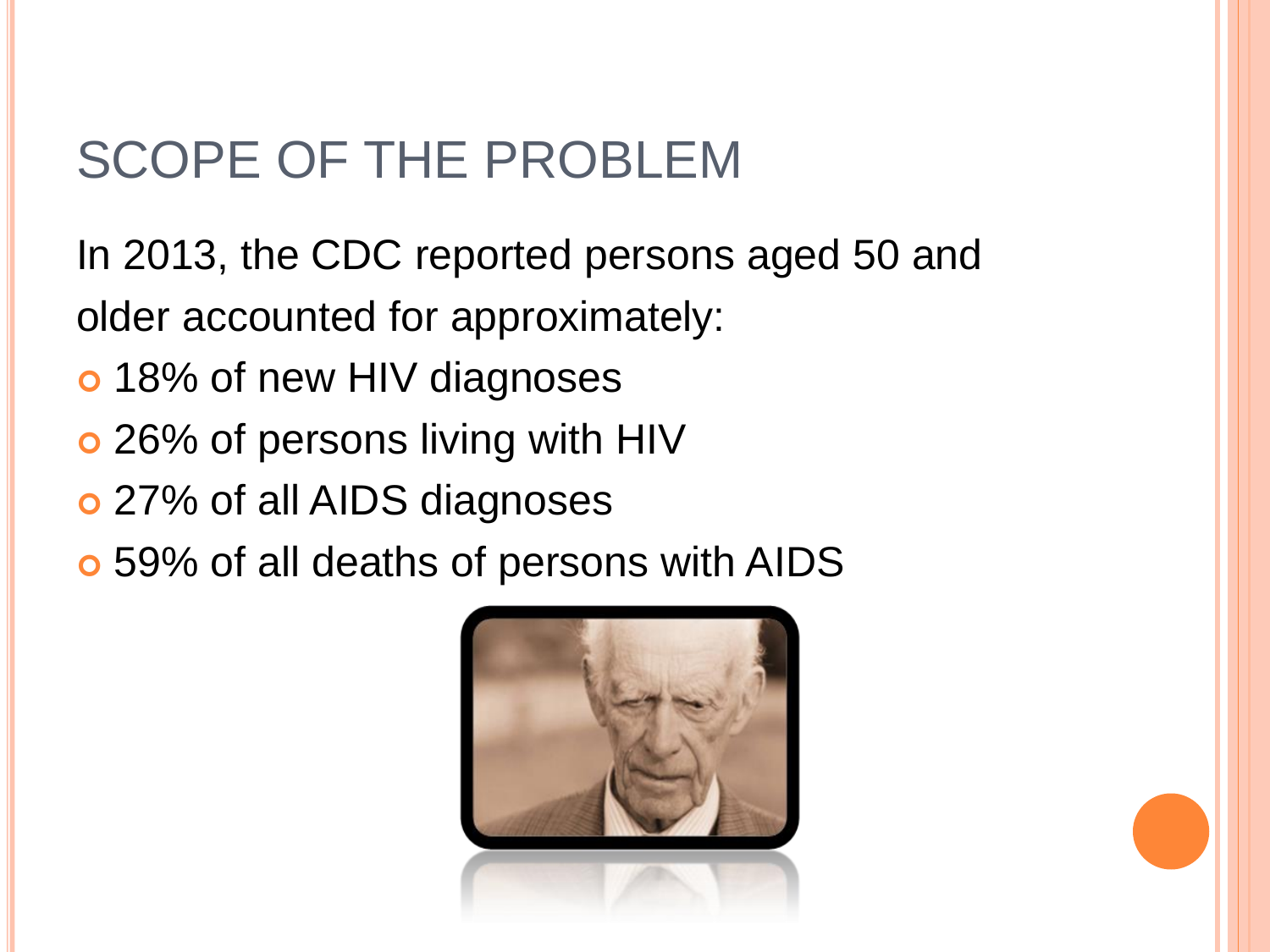# NHAAAD NATIONAL OBJECTIVES

#### **PREVENTION**

- o To increase media coverage, measured by number of media hits, surrounding NHAAAD
- To increase NHAAAD pre-registered events nationwide

#### **TESTING**

- To increase HIV testing (blood, oral, finger stick) among 50+ by participating organizations
- To increase access of NHAAAD materials available through the sponsoring organization websites

#### **EVALUATION**

To increase number of completed online post-event surveys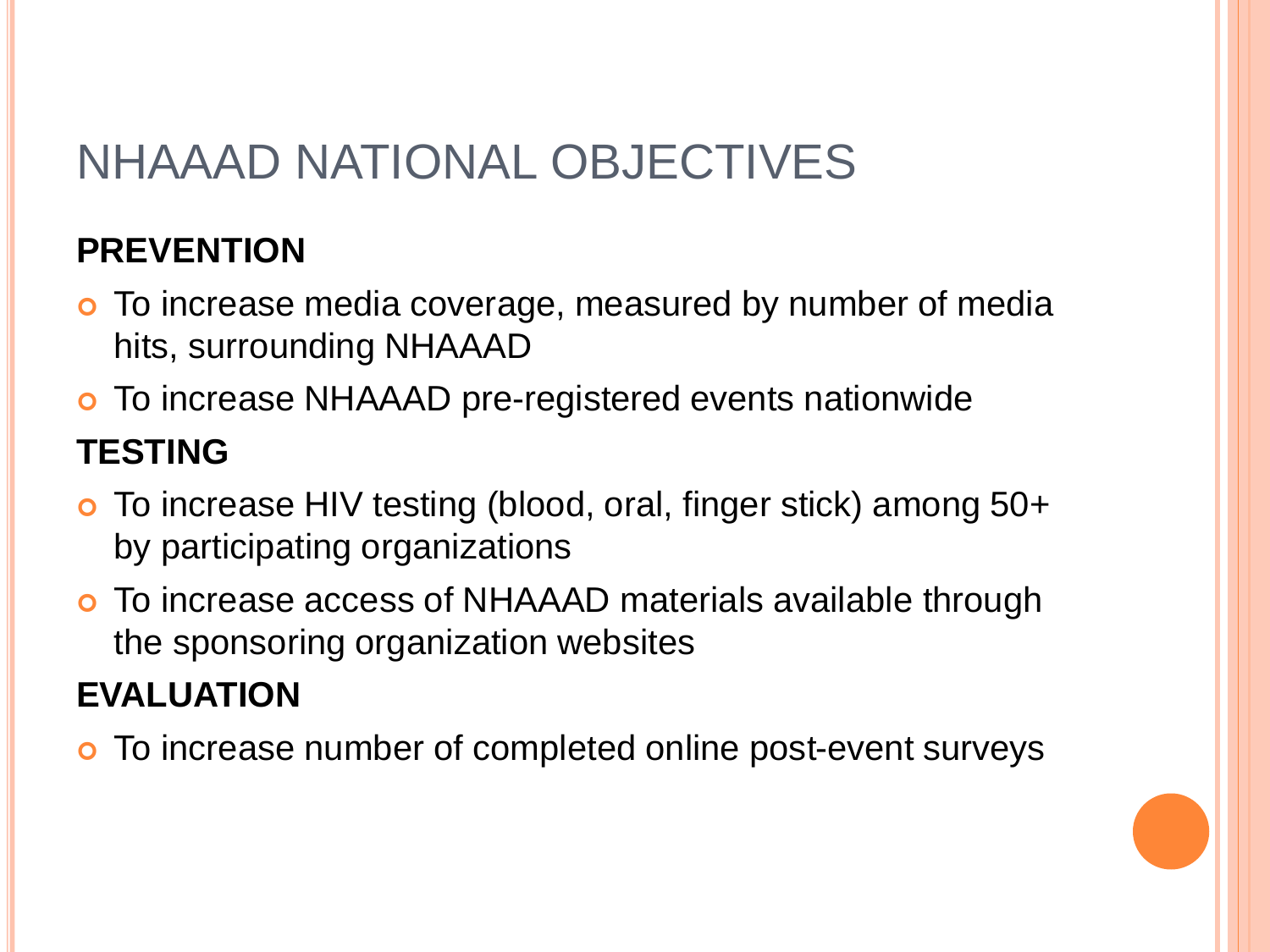# THE FOURTH DECADE OF THE HIV EPIDEMIC: LOOKING AHEAD

- About one-third of all people living with HIV/AIDS in the United States are 50 years of age or older
- **o** Expected to grow to one-half by 2015
- We can thank Highly Active Antiretroviral Therapy (HAART) for making it possible for people with live and thrive with HIV well into their 50s, 60s, 70s, and beyond (GMHC, 2010).
- o New HIV diagnoses are rising among older adults

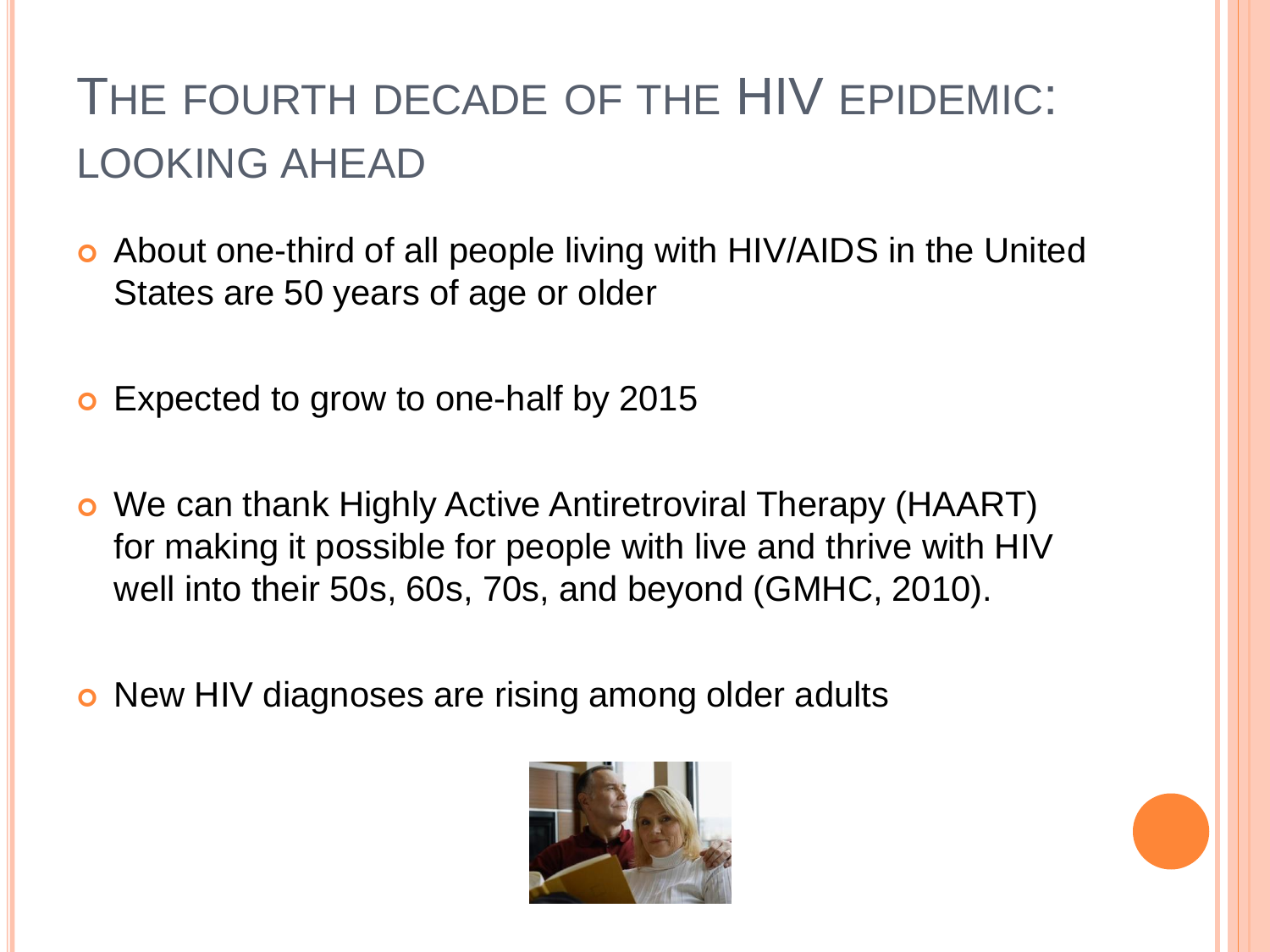# GROWING OLDER WITH HIV - UNCHARTED **TERRITORY**

- Effect of HAART on the body
- **o** Physical and social effects of aging
- o Demographics of those living with HIV/AIDS
- Elder care
- o Training caregivers and social service professionals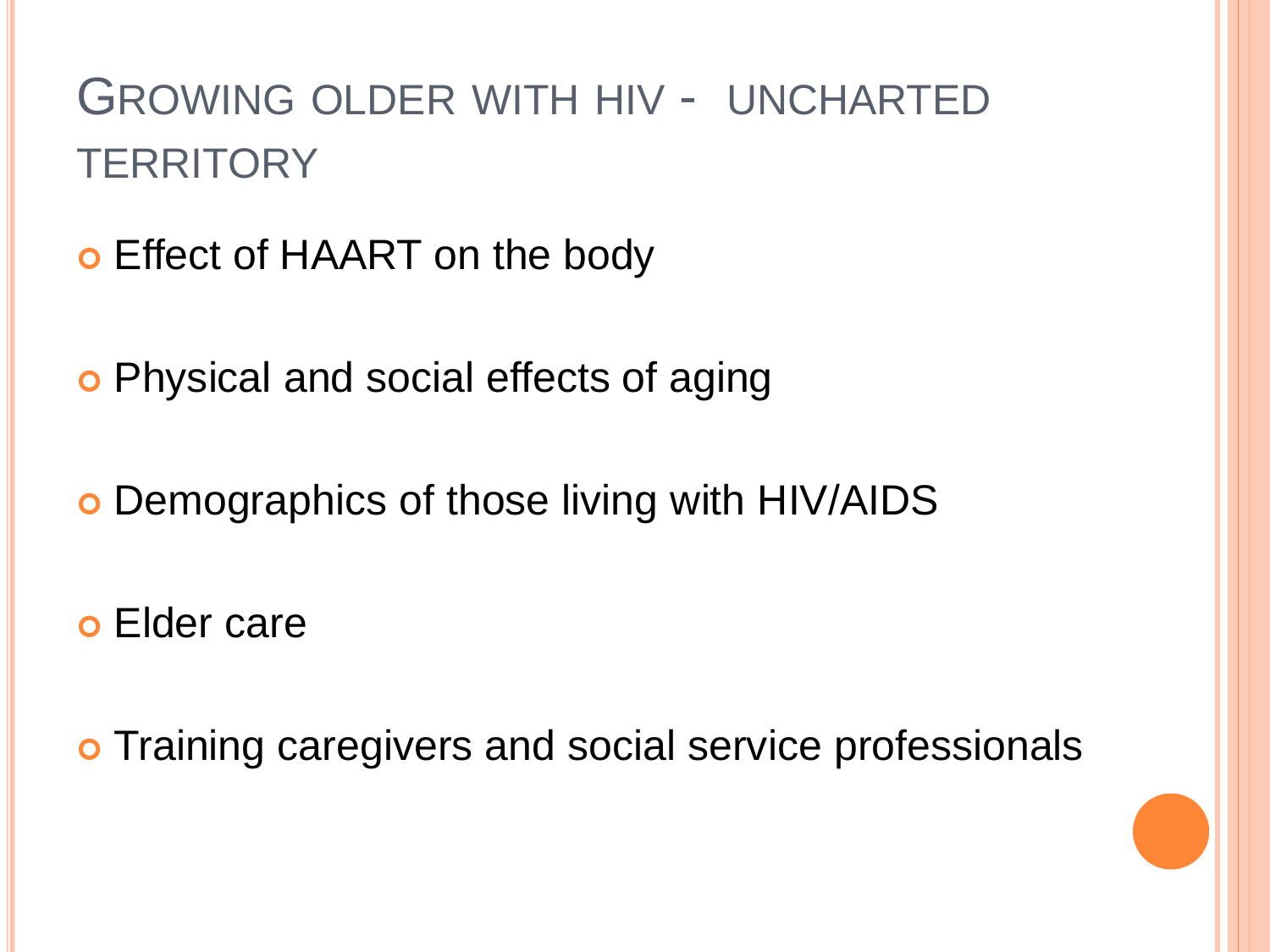# DISPARITIES EXIST AMONG THOSE OVER 50 LIVING WITH HIV

- African-Americans are 12 times as likely than their white peers to have HIV; Latinos are five times as likely
- African-American women account for 11% of women over 50 but consist of upwards of 65% of all HIV infections among older women in the U.S.; makeup half of all AIDS cases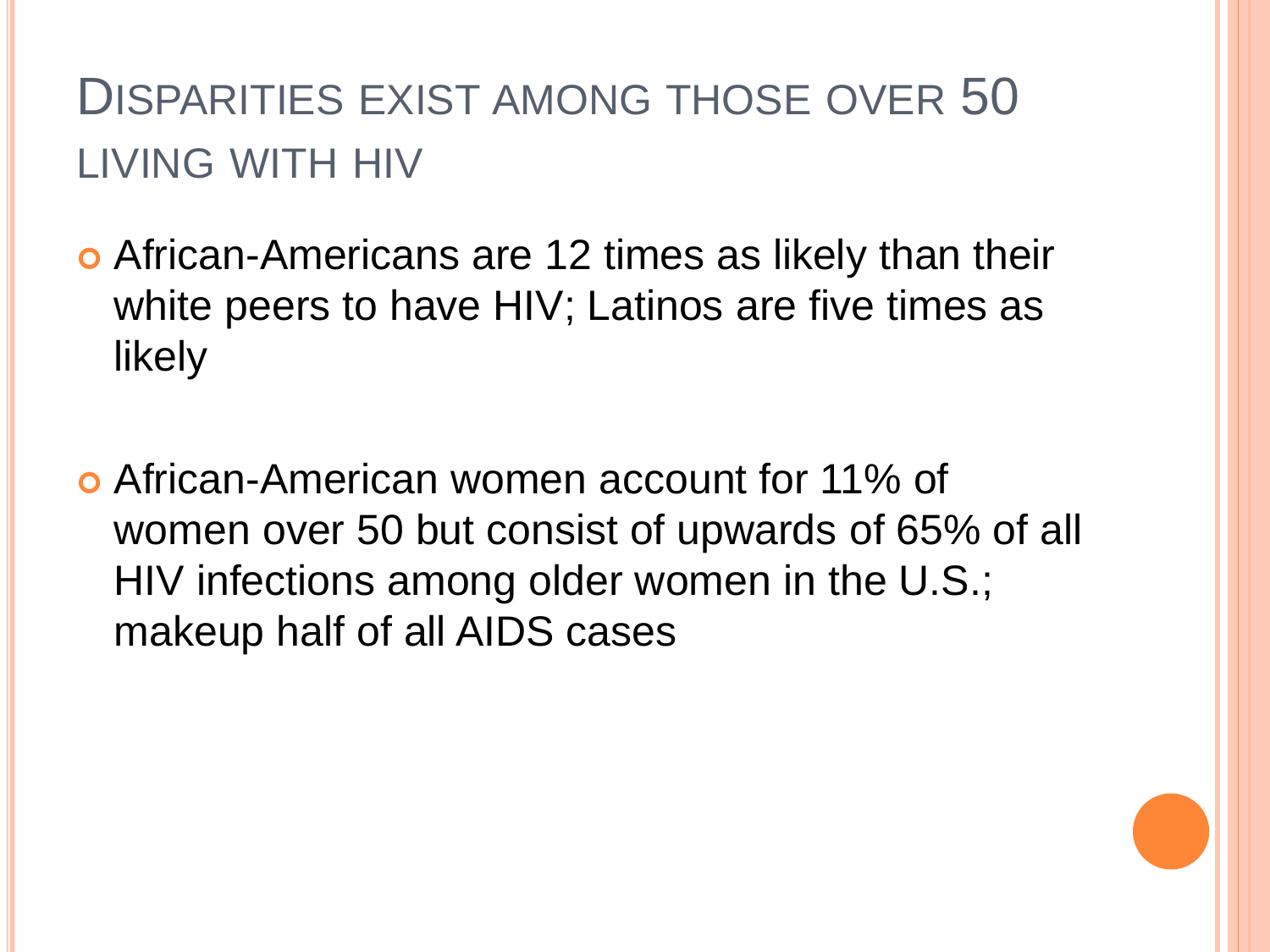### 5 STATES AT-A-GLANCE



#### **HIV/AIDS in the 50+ Population:**

*Proportion of PLWHA* (*Proportion of New Diagnoses*)

**California**: *34.3% (12.4%)* **Florida**: *28.3% (21%)* **Illinois**: *28.1% (14.8%)* **New York**: *39.9% (17.7%)* **Virginia**: *37% (14.9%)*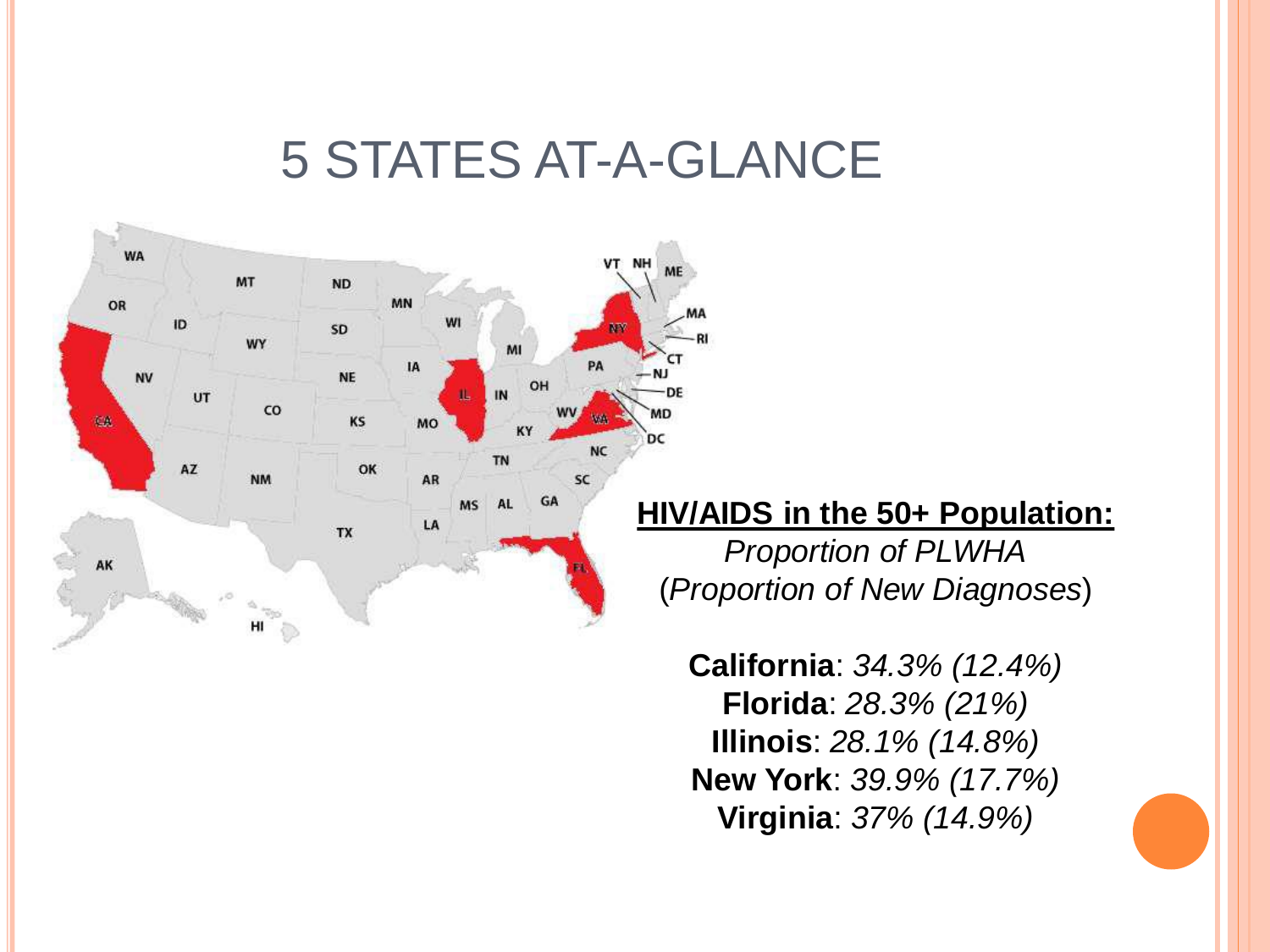### STIGMA AND AGEISM

- "You're awfully old to have *this* disease"
- Ageism: negative attitude toward aging based on the belief that aging "makes peoples unattractive, unintelligent, asexual, unemployable, and mentally incompetent" (Emlet, 2006).
- Study found that older adults living with HIV/AIDS felt they received less compassion and sympathy than their younger counterparts, felt blamed, and judged more harshly, and felt medical providers were more highly motivated to help restore younger adults to optimal health (Emlet, 2006).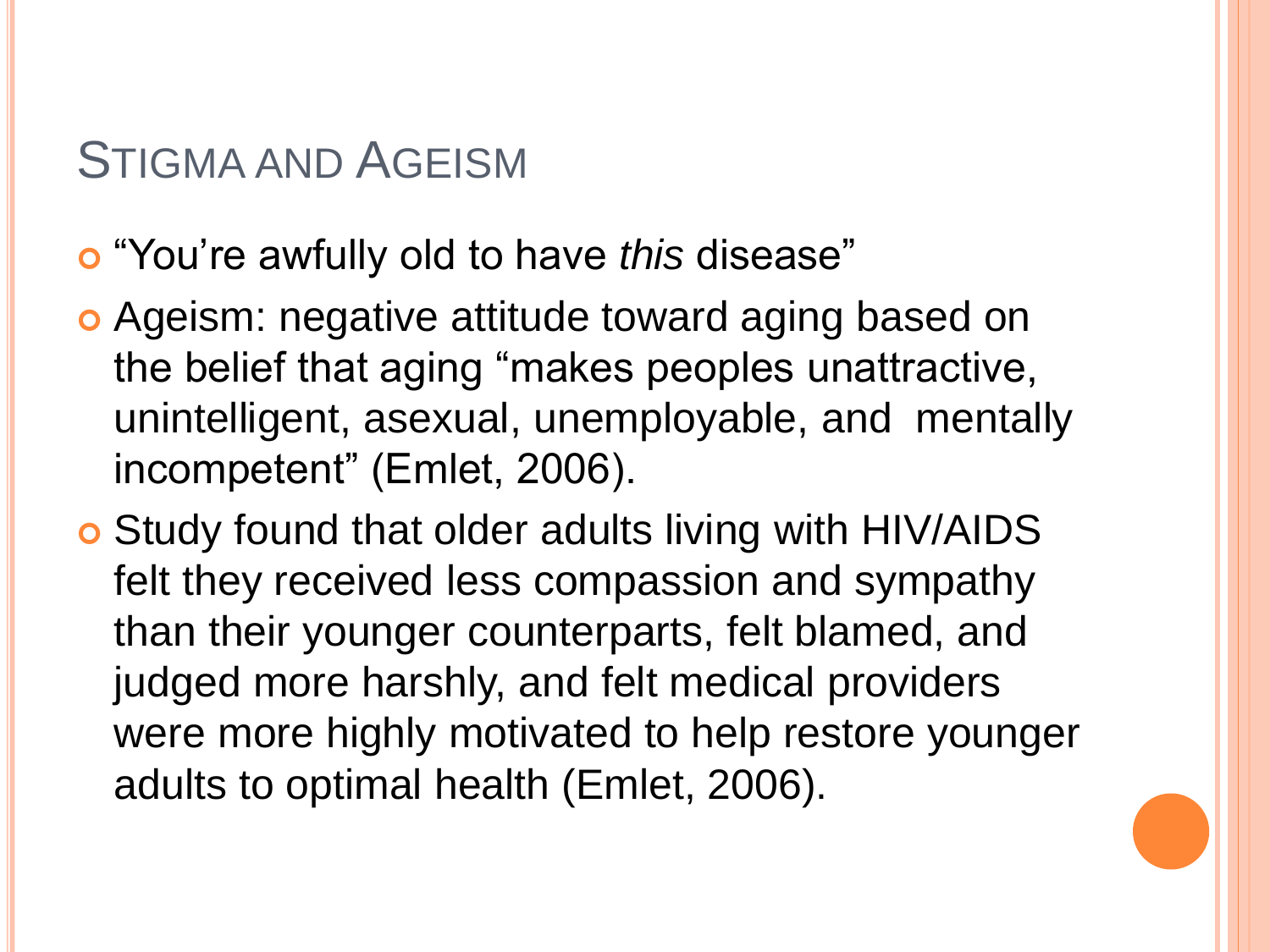# **HIV (Human Immunodeficiency Virus) affects everyone and does not discriminate against gender, race and ethnicity, where one lives, and of course,**  *age***.**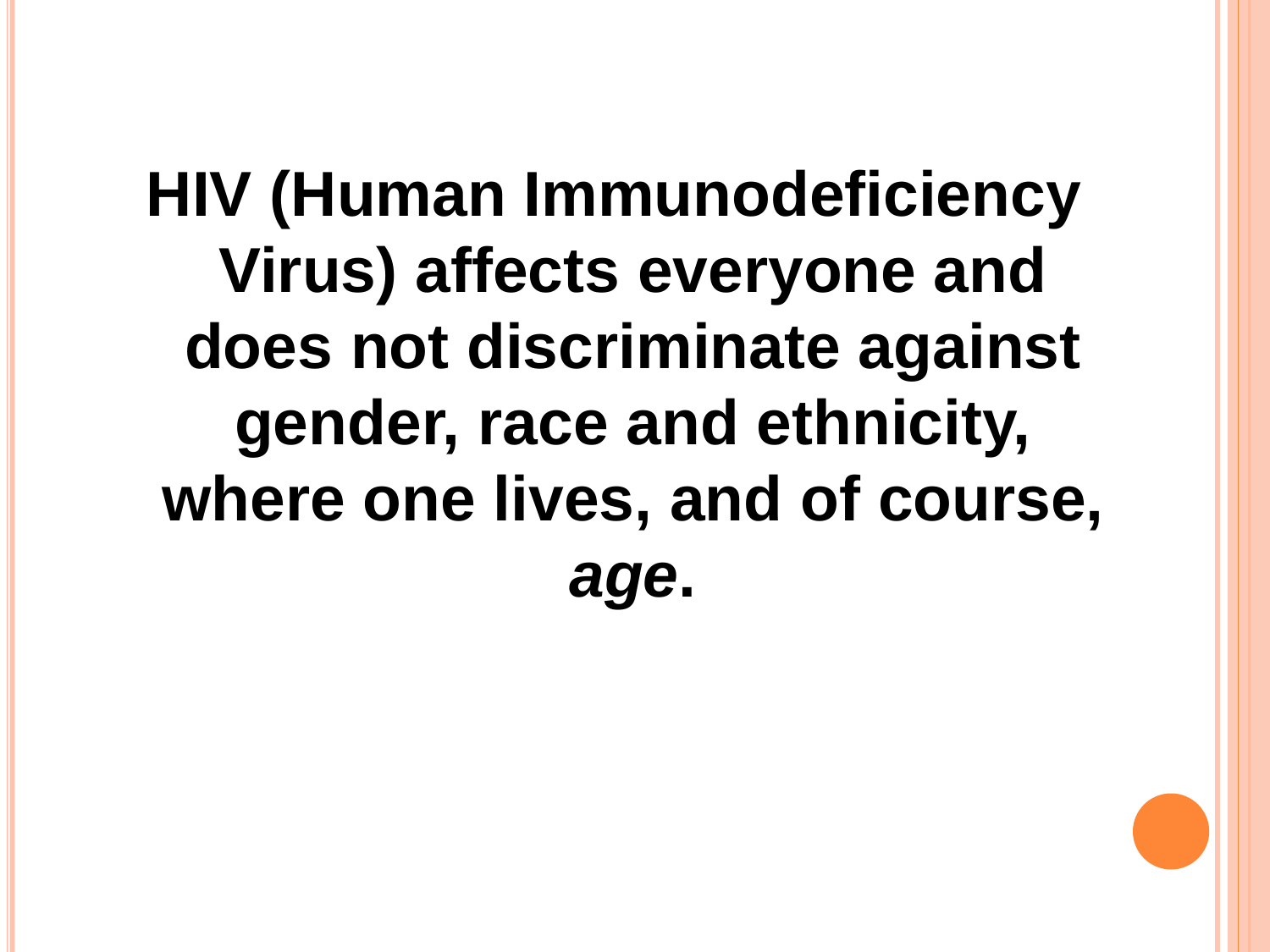# THE AGING OF AMERICA

- o The 50 and older population is the fastest growing population.
- o In 2008, the 50 and over population comprised over a quarter of the United States population.

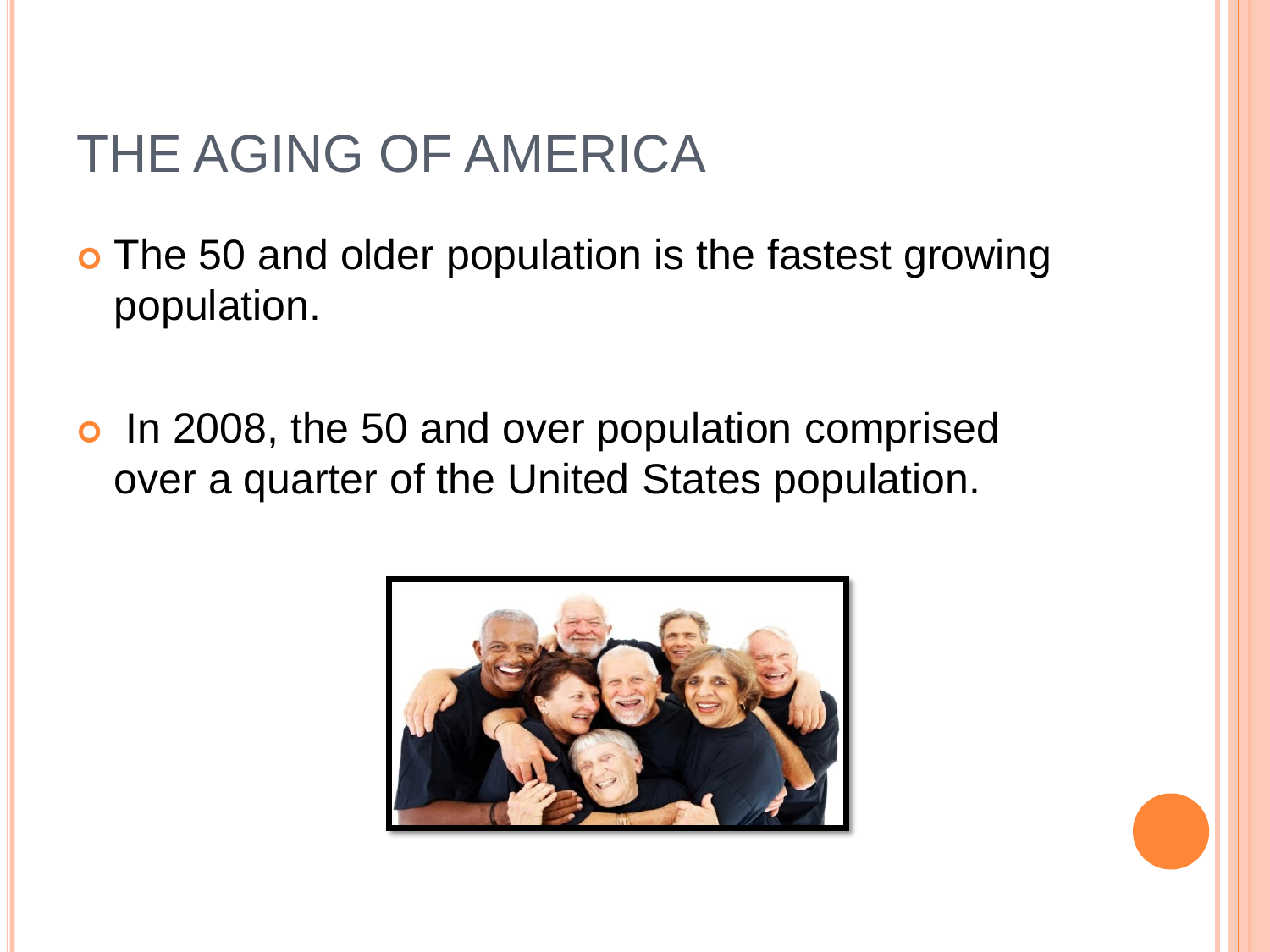# There are many older adults who have HIV, but have not been diagnosed or aware of their HIV/AIDS status.

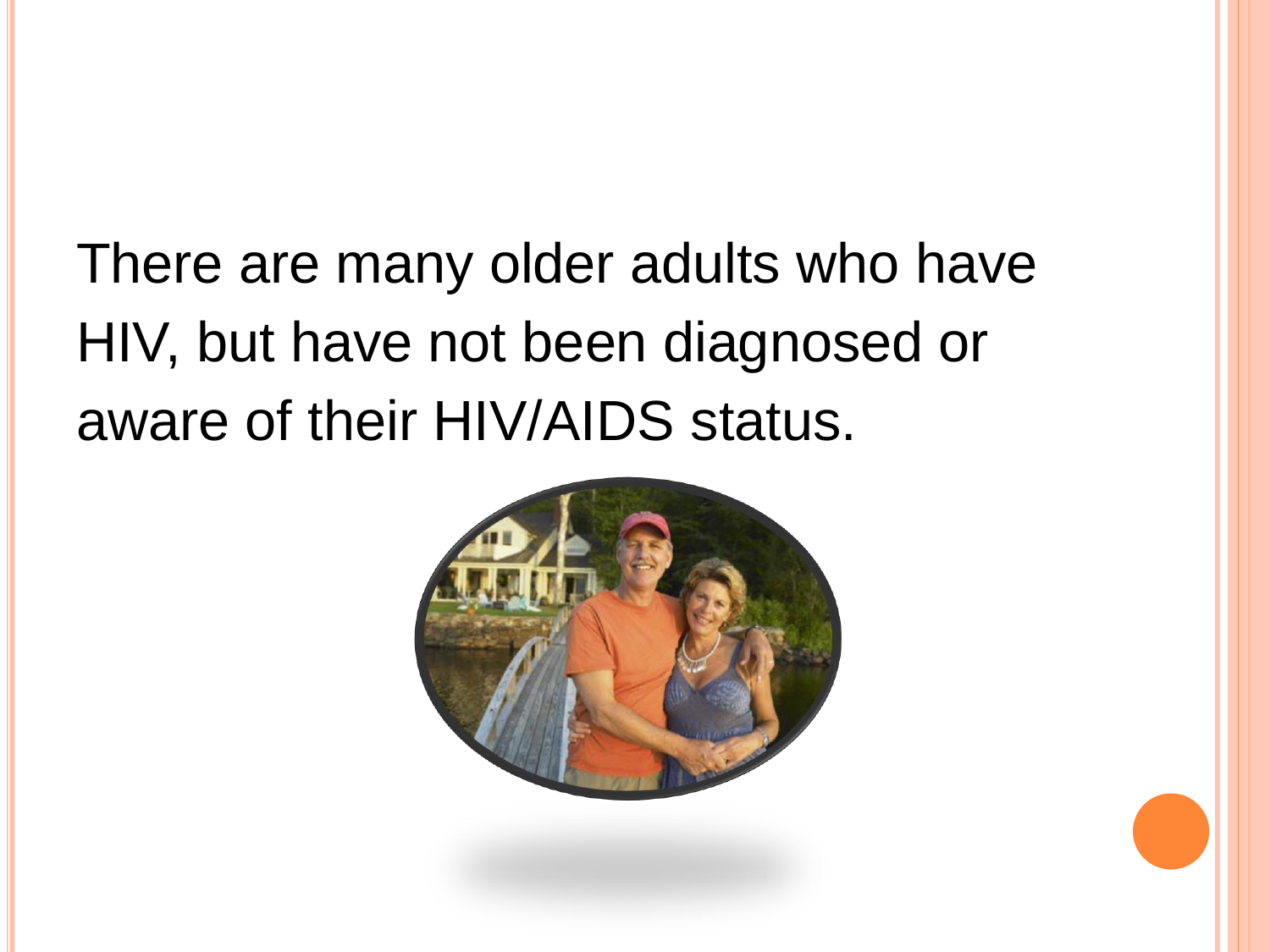## WHY?

- May mistake signs of HIV/AIDS for the aches and pains of normal aging.
- Less likely than younger people to get tested.
- o Older people are less likely than younger people to talk about their sex lives or drug use with their doctors.
- Doctors do not always test older people for HIV/AIDS and may miss cases during routine checkups.
- o Doctors may not ask older patients about their sex lives or drug use or talk to them about risky behaviors.
- o Older Americans know less about HIV/AIDS than younger people and may not know how it spreads or the importance of using condoms, not sharing needles, and getting tested for HIV.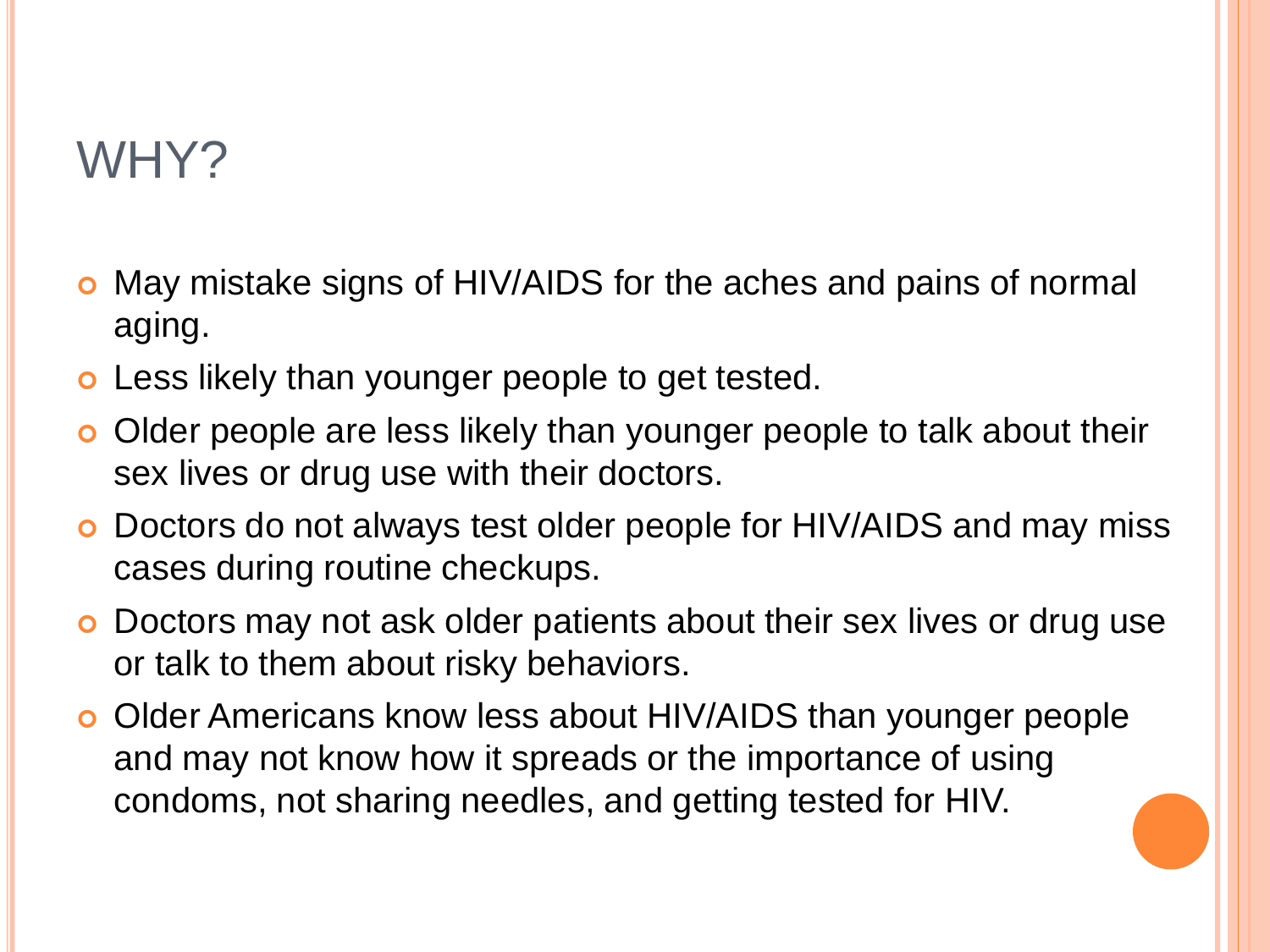### SCIENCE OF AGING AND HIV

- o It is not completely understood if HIV causes premature aging or if aging makes HIV disease worse
- Today, a third or more of deaths most common in older people with HIV are not caused by AIDS (illnesses not related to HIV)
- o Heart disease is the most important cause of death in the general population and is higher in people with HIV
- More long-term research is needed in people with HIV to understand the cumulative effect of HIV therapy as they grow older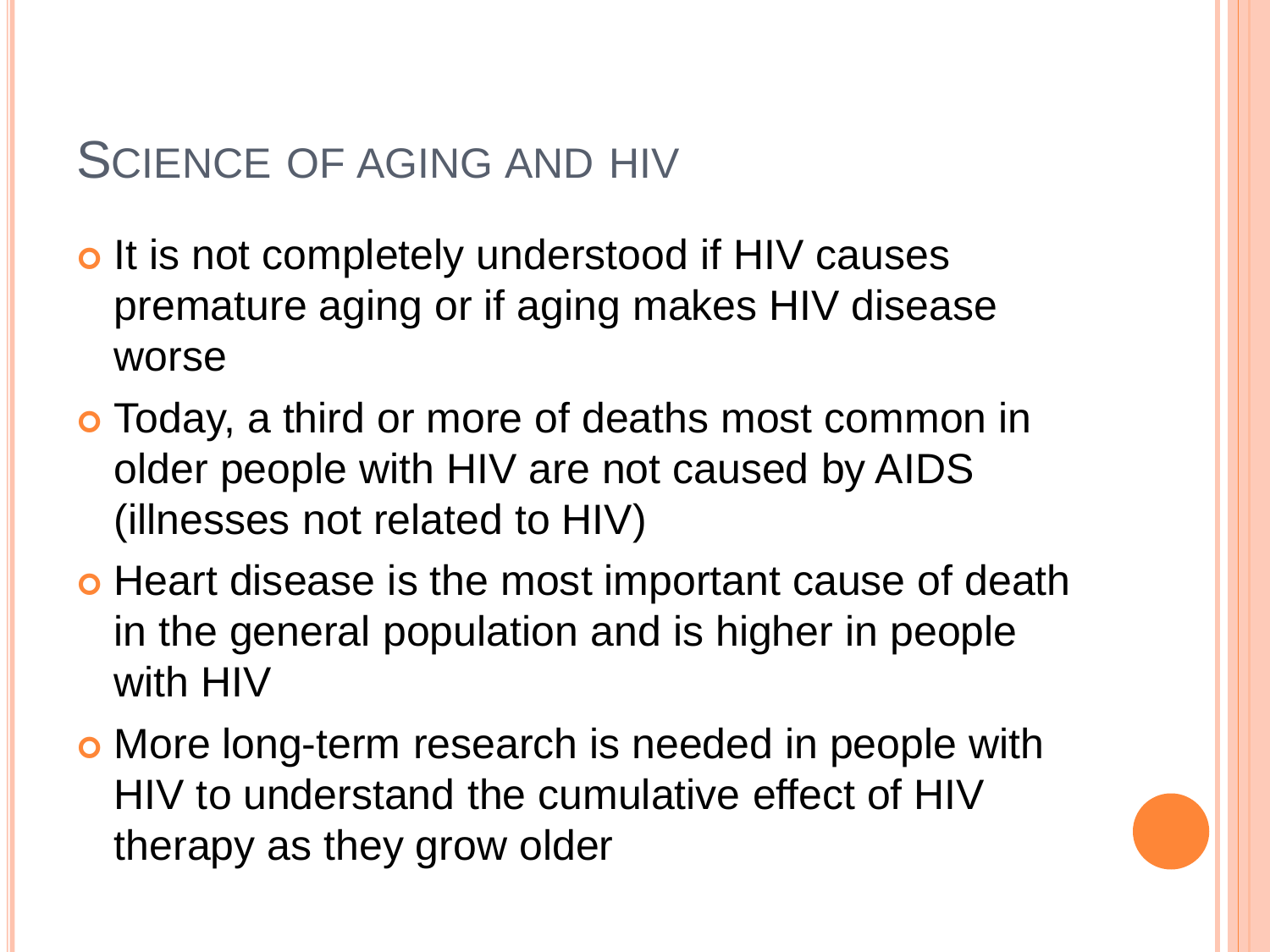#### SCIENCE OF AGING AND HIV

 Alzheimer's disease and senility have been a big concern in the general aging population, but persistent HIV and inflammation are contributing to these already debilitating and frustrating conditions in older people with HIV (GMHC, 2010).

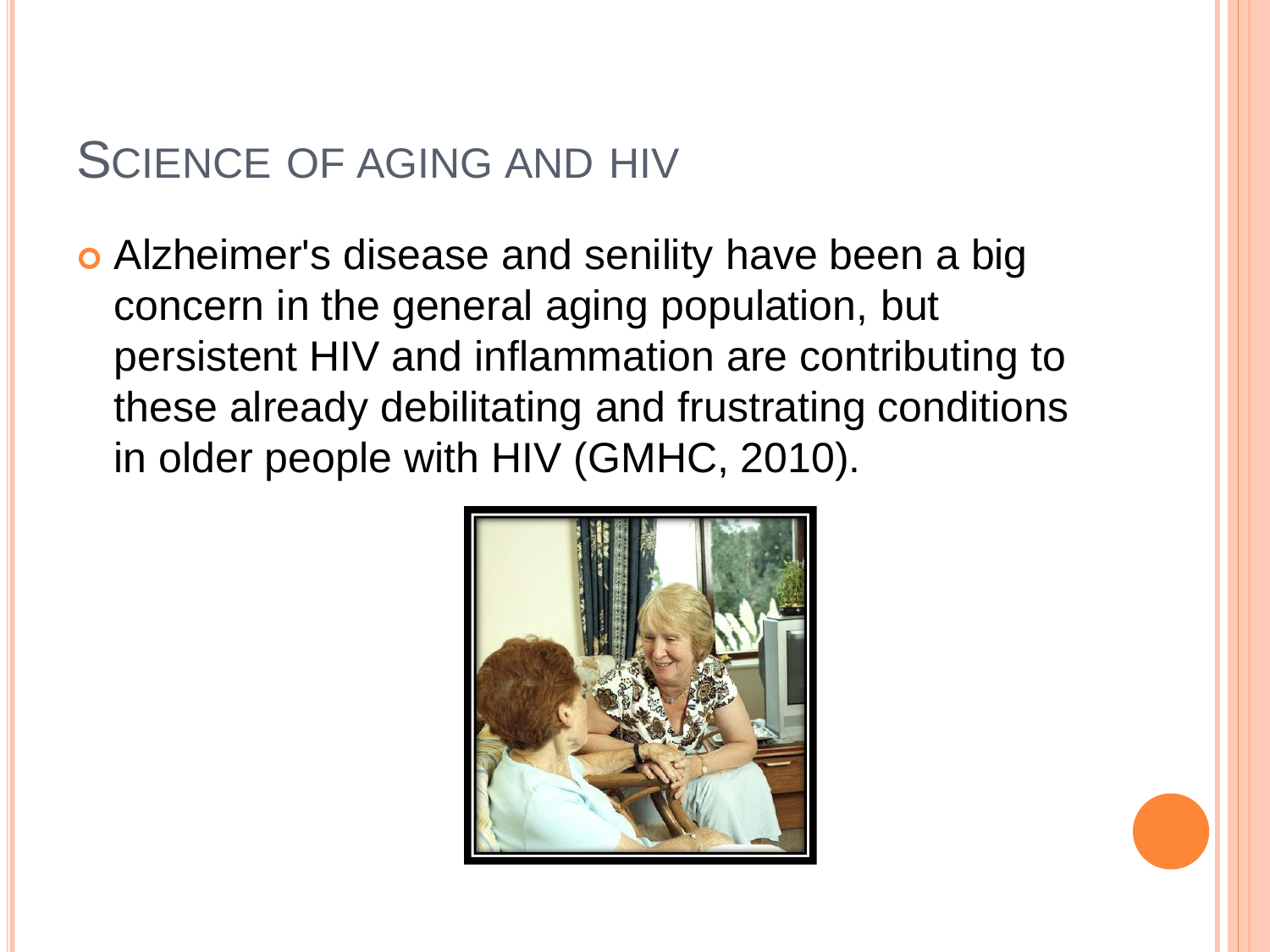# HOW YOU CAN GET INVOLVED IN NHAAAD

- o Host a free HIV screening fair. Encourage and promote HIV testing among older adults
- o Host a health fair cholesterol, blood pressure, body mass index. Provide HIV prevention and education messages to older adults
- $\bullet$  Presentation by a physician, health care provider  $$ answer/question session
- Encourage older adults to practice safer methods to prevent HIV/AIDS and other Sexually Transmitted Diseases (STDs)
- o Organize a public forum or town hall meeting held to discuss the impact of HIV/AIDS in the senior community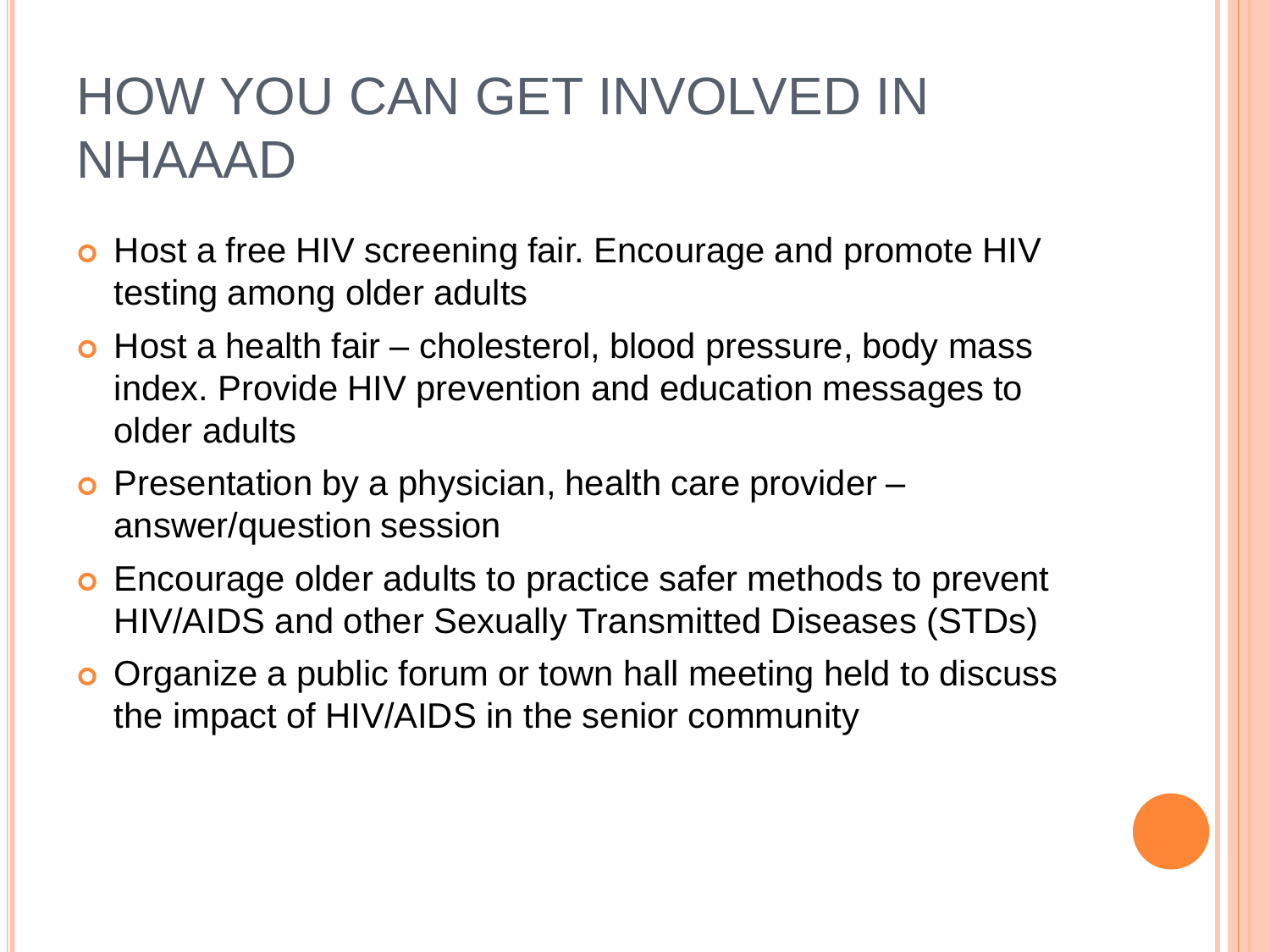#### SPREADING THE WORD ABOUT NHAAAD

- o Host a press conference with public officials to discuss the challenges of HIV/AIDS in your community
- Ask your community leaders to issue a proclamation recognizing the Awareness Day.
- Encourage radio stations to air public service announcements
- Host a cultural or faith-based event with speakers who can promote awareness of HIV/AIDS among the aging population
- **o** Talk to an older adult in your family about getting tested
- Engage leaders in the faith based community to participate in local, regional, or national events on or around NHAAAD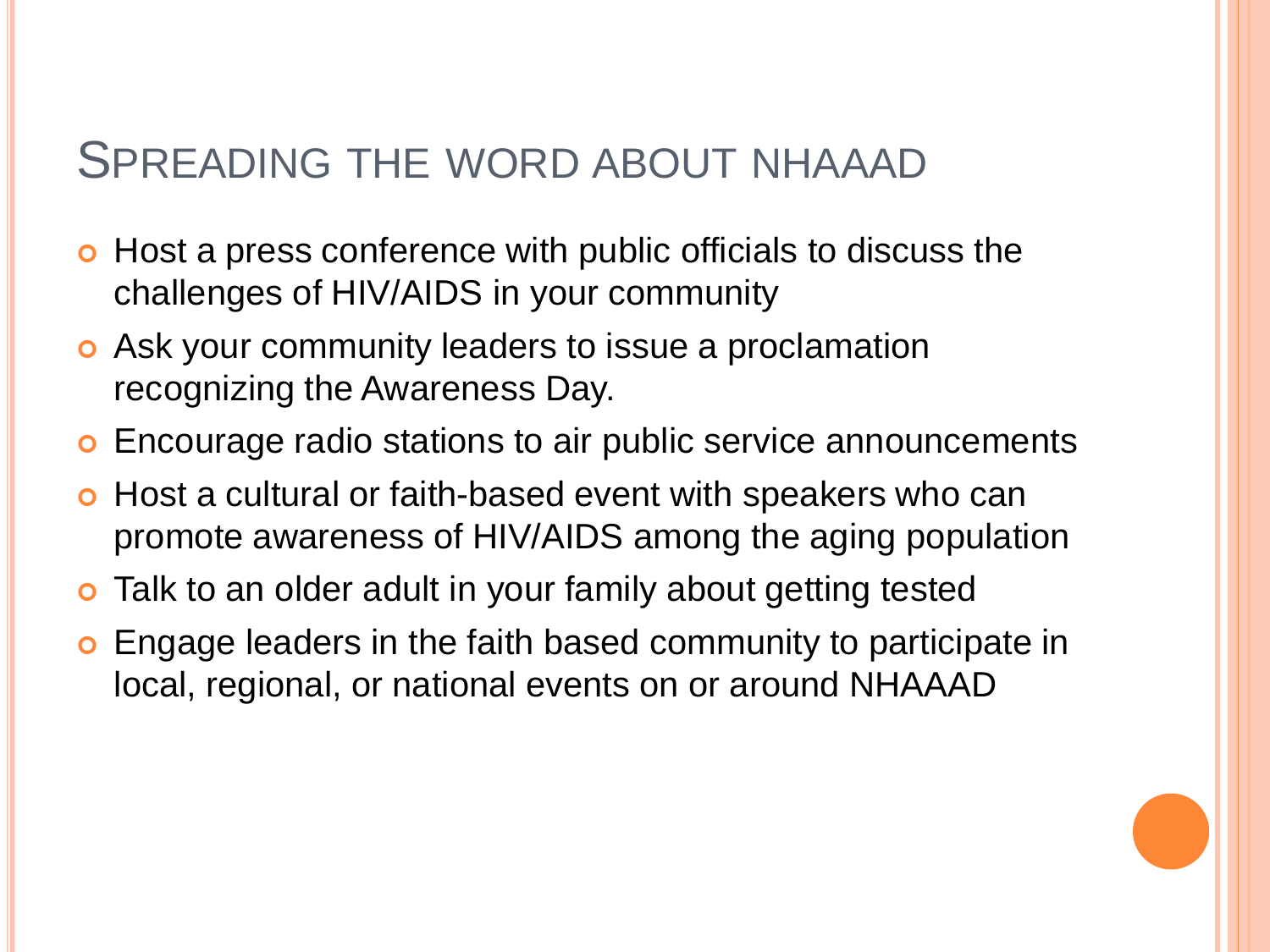#### REFERENCES

- Centers for Disease Control and Prevention. (2015). HIV/AIDS Surveillance Report. [http://www.cdc.gov/hiv/topics/surveillance/resource](http://www.cdc.gov/hiv/topics/surveillance/resources/reports/) s/reports/
- Emlet, C. A. (2006). "You're awfully old to have this disease": Experiences of stigma and ageism in adults 50 years and older living with HIV/AIDS. *The Gerontologist, 46*(6), 781-790.
- Gay Men's Health Crisis (2010). *Growing older with the epidemic: HIV and aging*. Retrieved from [http://www.gmhc.org/files/editor/file/a\\_pa\\_aging10\\_](http://www.gmhc.org/files/editor/file/a_pa_aging10_emb2.pdf) emb2.pdf